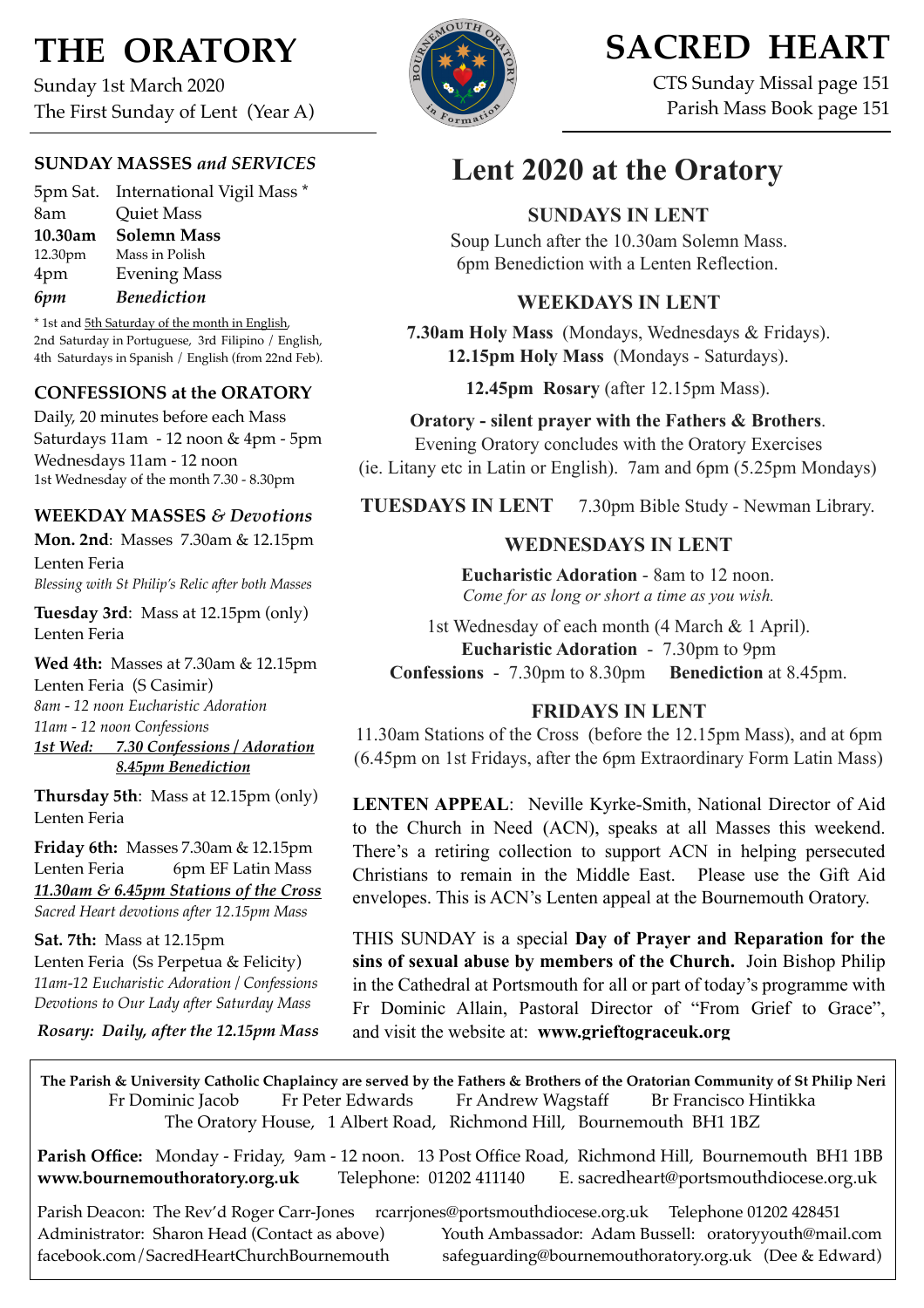# **LENT ~ with our Oratorian Cardinal** Saint John Henry Newman, Cong. Orat.

**LENT** is the holy season given to us by God, through His Church, to bring us back to Him by Prayer, Fasting and Almsgiving (charity). These are stepping-stones to the perfection to which Jesus calls each of us: *Be perfect, as your Heavenly Father is perfect.* This can seem a daunting task - unless we take small but certain steps along the path to the universal call to holiness of life.

**Saint Philip Neri** (1515-1595), Apostle of Rome, Saint of Joy, Founder of the Oratory, and Fisher of souls, formed the Fathers of the Oratory to *make peoplesaints in their own homes.*

**Saint John Henry Cardinal Newman**, who brought St Philip's Oratory to England (1848) set about this same task, which we continue today in Birmingham, London, Oxford, Manchester, York, Cardiff, Bournemouth and now also Dublin, and in over eighty other Oratories of St Philip around the world.

In his *Meditations & Devotions* Newman says:

*It is the saying of holy men that, if we wish to be perfect, we have nothing more to do than to perform the ordinary duties of the day well. A short road to perfection - short, not because easy, but because pertinent and intelligible. There are no short ways to perfection, but there are sure ones.*

*It is easy to have vague ideas what perfection is, which serve well enough to talk about, when we do not intend to aim at it; but as soon as a person really desires and sets about seeking it himself, he is dissatisfied with anything but what is tangible and clear, and constitutes firm direction towards the practice of it.*

*Perfection does not mean any extraordinary service, anything out of the way, or especially heroic (not all have the opportunity of heroic acts, of sufferings) but it means what the word perfection ordinarily means. By perfect we mean that which has no flaw in it, which is complete, that which is consistent, which is sound - we mean the opposite to imperfect. As we know well what imperfection in religious service means, we know by the contrast what is meant by perfection.*

*He, then, is perfect who does the work of the day perfectly, and we need not go beyond this to seek for perfection. You need not go out of the round of the day. I insist on this because I think it will simplify our views, and fix our exertions on a definite aim.*

*If you ask me what you are to do in order to be perfect, I say this:*

- *1 Do not lie in bed beyond the due time of rising.*
- *2 Give your first thoughts to God.*
- *3 Make a good visit to the Blessed Sacrament.*
- *4 Say the Angelus devoutly.*
- *5 Eat and drink to God's glory.*
- *6 Say the Rosary well.*
- *7 Be recollected; keep out bad thoughts.*
- *8 Make your evening meditation well.*
- *9 Examine your conscience daily.*
- *10 Go to bed in good time and you are already perfect.*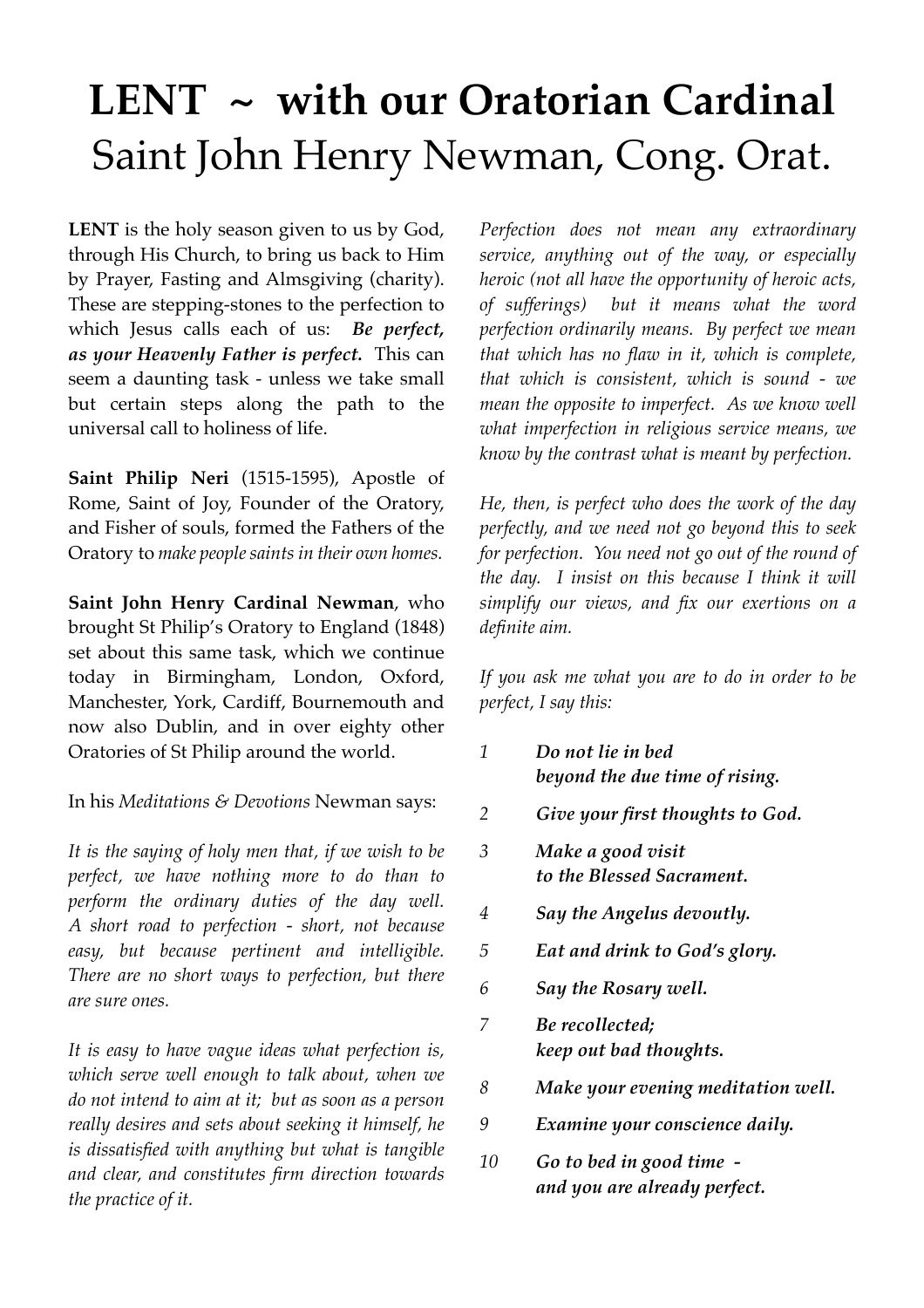During the six weeks of Lent the Sunday Bulletin will explore our Cardinal's sage guidance for perfection.

His points are numbered for practical use. On this First Sunday of Lent we consider (1 & 10) *Do not lie in bed beyond the due time of rising*, and *Go to bed in good time*.

2nd Sunday of Lent (2) *Give your first thoughts to God*. 3rd Sunday (3 & 8) *Make a good Visit to the Blessed Sacrament*, and *Make your Evening Meditation well*.

4th Sunday (4 & 6) *Say the Angelus devoutly*, and *Say the Rosary well*. 5th Sunday *Eat and drink to God's glory*, and *Be recollected, keep out bad thoughts*. Palm Sunday (9) *Examine your conscience daily*.

## (1) **Do not lie in bed beyond the due time of rising**, and (10) **Go to bed in good time**.

\_\_\_\_\_\_\_\_\_\_\_\_\_

Eight hours is the normal period of sleep for most people, while a few folk manage on less, and Margaret Thatcher famously on only four hours! Cardinal Newman, as Founder and Provost the Birmingham Oratory, recommended that the Fathers be in bed for **no less than six-and-a-half hours** not necessarily asleep, of course, since that can hardly be dictated! St John Henry's maxims are based on his long experience in the Birmingham Oratory and are therefore a good rule-of-thumb for anyone taking the spiritual life seriously.

If we ensure that we are in bed (for example) before 10.30pm, then we can be out of bed just after five o'clock the next morning. It is psychologically good to have a fairly fixed time for retiring and rising, to ensure a regular pattern of sleep. Most people pray better in the morning, and thus give their prime time to God.

St Philip Neri, and St John Henry Newman, knew the wisdom of regular sleep pattens, both for the Oratory Fathers with whom they shared their lives, and for the many Penitents who came to them for Confession and Spiritual Direction, and that the times of retiring and rising set a system for the good use of time throughout the day.

Time is a gift from God, regulated by the sun and moon, governing day and night, light and darkness, with all the implications of times of grace, or times of falls from grace.

Our use of time, for the glory of God, can be an indicator of our selfishness, or self-giving. It has been said that "Prayer is a complete waste of time - like lovers 'wasting time' with each other."

The Church recognises the Sanctity of Time, first by God creating the heavens to order the day and the night, the times and seasons, then by His action within time throughout Salvation History (everything, always exactly at the right time), and primarily by His entering into time in the Person of His Son. "Our resting and our rising" (as the Psalmist describes it) harmonize us with God's plan as foretastes of our death and resurrection.

The Liturgy of the Hours (also known as the Divine Office, or the Breviary) sanctifies the hours of each day by structured prayer, echoing the Jewish times of prayer, as recorded in the Acts of the Apostles - the disciples "went up to the Temple to pray at the sixth hour" or "at the ninth hour".

During this first week of Lent we might - as a preliminary to so much more - seek to set a pattern of regular times for retiring each night, and rising each morning, and then reflect on how we use God's time each day.

Next week we will consider our Cardinal's second point: *Give your first thoughts to God,* and the importance of the Morning Offering.